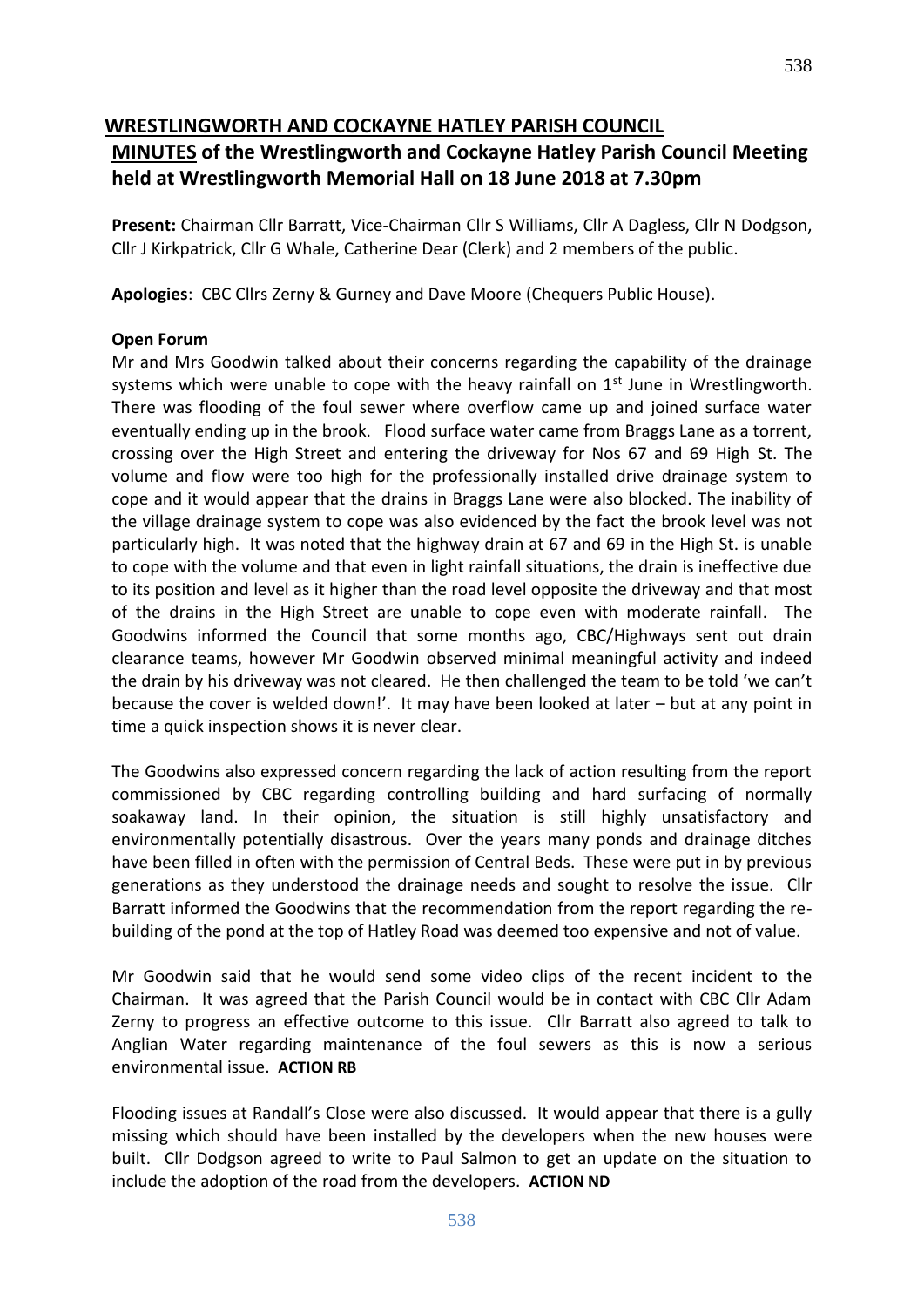Concern over the elm tree in what was Woodcraft's Meadow was expressed and Cllr Barratt agreed to contact Pat Longland regarding the possibility of putting a Tree Preservation Order on the elm. **ACTION RB**

#### **Ethics and Standards Code**

No declarations of interest to report.

#### **Minutes of Previous Meeting**

The minutes of the Parish Council meeting held on 21<sup>st</sup> May 2018, having been previously circulated, were approved and signed by the Chairman.

#### **Matters arising & Chairman's report**

Cllr Barratt reported that since the last meeting he had:-

- Reported that the Give Way signs at the crossroads are obscured by vegetation and asked them to be cleared as a matter of urgency in light of the recent traffic accident
- Reported a fallen tree blocking the footpath alongside the Slade
- Followed up with CBC on whether the results of the Housing Needs Survey were available.
- Met with Cllrs Williams and Kirkpatrick to consider design options for a new website.

#### **RES/Housing Needs Survey**

See Chairman's report above. Cllr Williams agreed to chase this up with BRCC.

#### **Portfolios**

COCKAYNE HATLEY – Cllr Dagless reported that he had met with the Residents Association to agree the plan of action reported at the last meeting but is yet to write to the Co-Op with our concerns and proposals to take matters forward. **ACTION AD**

PLAY AREA – Cllr Kirkpatrick reported no current issues though a ROSPA inspection is due before the end of the month, so matters may arise from that.

HIGHWAYS – Cllr Dodgson reported that there was still no progress on the RMF work on the High Street but that repairs to the crossroads was scheduled for the end of the month (June). Cllr's Barratt and Dodgson agreed to chase CBC. **ACTION ND & RB**

Cllr Dodgson also reported that one member of the parish had been trained for Speedwatch and that there was one more resident to be trained. It was suggested the Memorial Hall be used for training sessions to include volunteers from neighbouring areas.

WEBSITE – Cllr Kirkpatrick reported that an alternative website provider has been found though they were proving rather elusive at the moment so would give them a week or so and then search for an alternative. Cllr Kirkpatrick added that he would bring the final proposal to Council before signing off. **ACTION JK**

539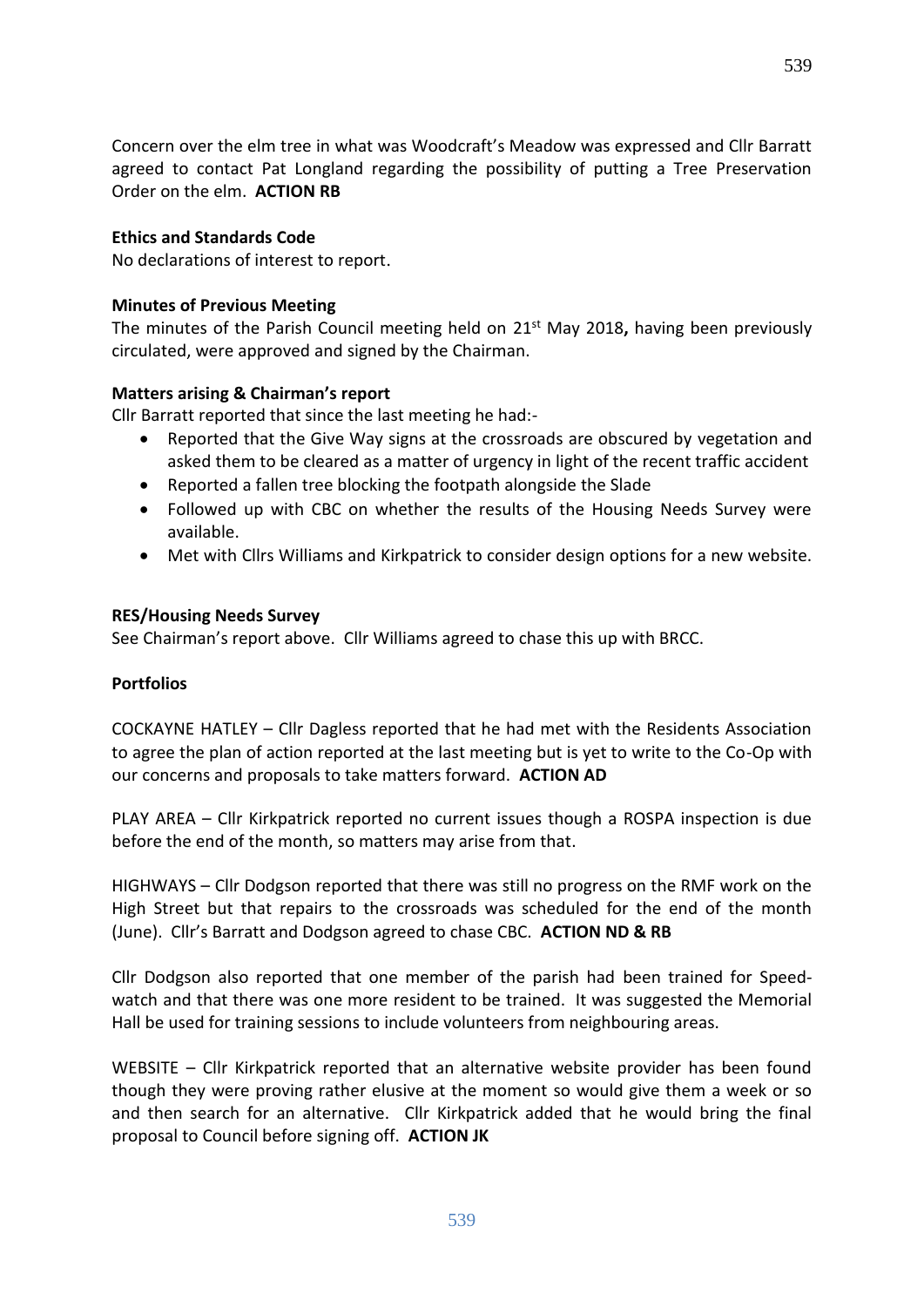#### **Planning**

The current Planning applications were discussed. (**Appendix C)** Cllr Williams informed the Council that a 'no comment' would be appropriate for 5 High Street, 9 Braggs Lane and 3 The Slade. **ACTION SW**

The proposed Tefalonica radio based station at Tadlow Road was discussed and all agreed that it could only be of benefit to the parish. Cllr Whale said that he would ask for coverage information and also for signal strength for Cockayne Hatley. **ACTION GW**

#### **Finance**

Councillors approved the payment of invoices **(Appendix A**).

The Financial statement **(Appendix B)** was discussed briefly with slight concern over the amount spent on grass cutting considering the short time into the grass cutting period. It was noted that the clerk was awaiting Alan Walden's return from holiday in order for the Annual Return to be sent off by deadline of 3 July. **ACTION CD**

The grants were discussed and it was noted that the Youth Club was yet to present a revised request for a grant which had provisionally been approved awaiting accounts.

#### **Correspondence**

No correspondence has been received.

#### **Any Other Business**

Acknowledging the vacancy on the parish council Cllr Barratt would advertise this through an email to parishioners and Cllr Williams would include in the Village Link copy. The Clerk said that she would put a notice on the notice board first thing Tuesday morning. **ACTION CD SW & RB**

It was pointed out to the Council that since the removal of the tree on the High Street near to No.71, weeds and thick undergrowth is starting to block part of the path leading from the High Street to Victoria Close. Clerk agreed to speak to owners of No.71 to ascertain ownership of land and then ask our grass cutting contractors to cut back undergrowth when appropriate. The Council agreed. **ACTION CD**

The family of Derek Walker have agreed the design of the bench and installation but are now considering plaque wording. It was also agreed that soil removal would also be requested from Sovereign Equipment. **ACTION CD**

Cllr Barratt expressed concern over the amount of loose tiles on the barn at the end of Church Lane with the possibility of someone walking underneath and being injured by a falling tile. The Clerk agreed to write to the owners asking for action to be taken to secure or remove the tiles. **ACTION CD**

The issue of low hanging trees also at the end of Church Lane was also discussed and Cllr Dodgson agreed to write to Highways at CBC to ask for them to be cut back. **ACTION ND**

The Parish Council recognised the sad news of the passing of our ex-Chairman John Beal. Our thoughts and condolences are with his family and friends.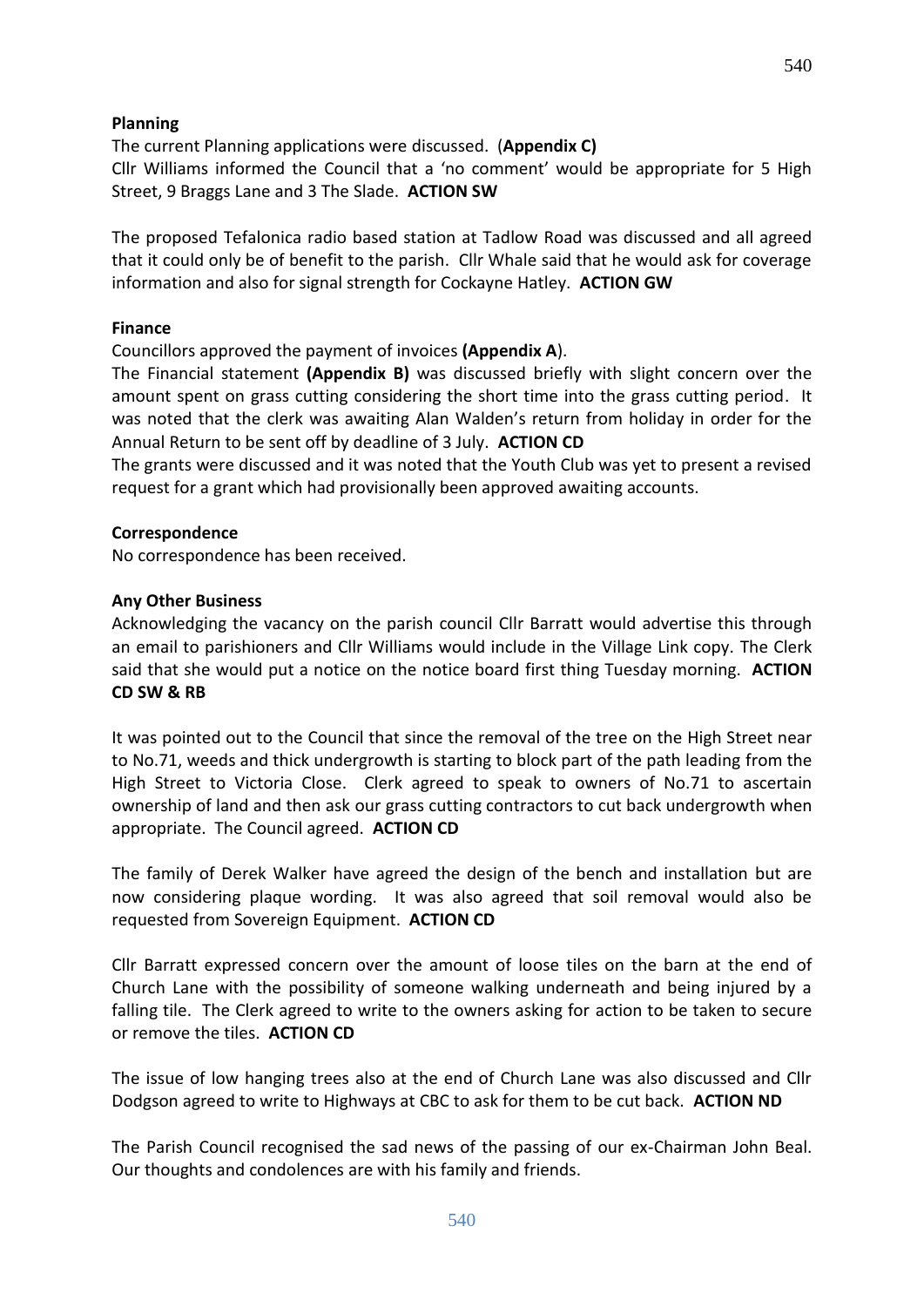Cllr Williams gave her apologies in advance for the next meeting in August.

The meeting closed at 8.30pm

**Date of Next Meeting** – Monday 13<sup>th</sup> August at St John's Church, Cockayne Hatley at 7.30pm.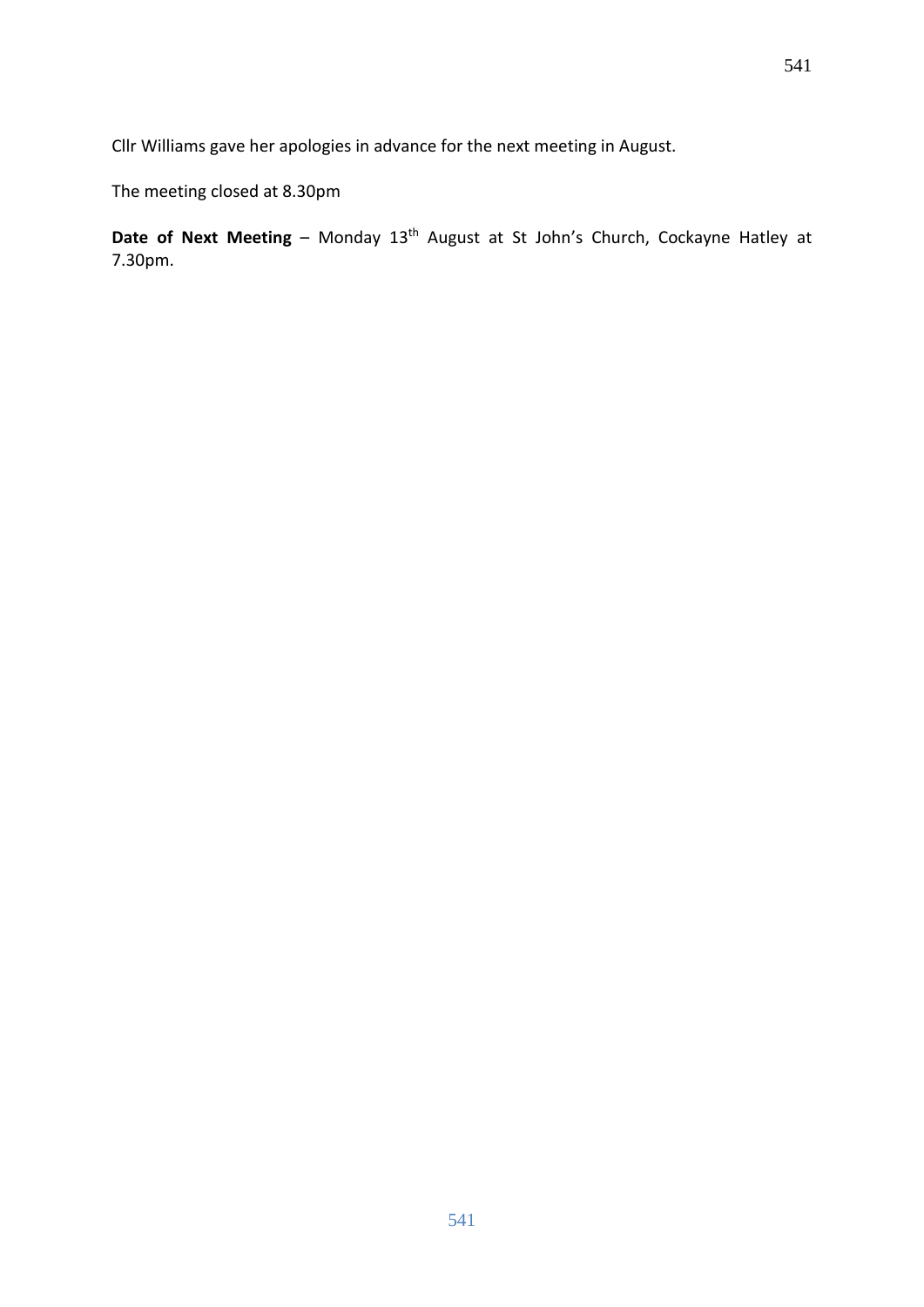# **Financial Report – June 2018**

The following accounts are to be paid and I need to request the council's endorsement.

| June | E-on Electricity supply D/Debit                               |        | 169.07   |
|------|---------------------------------------------------------------|--------|----------|
| June | Clerk's Salary D/Debit                                        |        | 403.13   |
| June | Clerk's expenses (Telephone, Internet, Stamps,<br>stationery) |        | 12.58    |
| June | Wrestlingworth Memorial Hall                                  |        | 14.00    |
| June | SAGE - accounting software D/Debit                            |        | 18.00    |
| June | D J Granger - Grounds maintenance                             |        | 1,218.82 |
| June | S106 from CBC - Co-Op land at Cockayne Hatley                 | 258.78 |          |
| June | <b>BATPC</b>                                                  |        | 172.00   |
| June | Grant - Wrestlingworth Lower School                           |        | 500.00   |
| June | Grant - Parish Walking and Wildlife                           |        | 150.00   |
| June | Grant - Village Link                                          |        | 150.00   |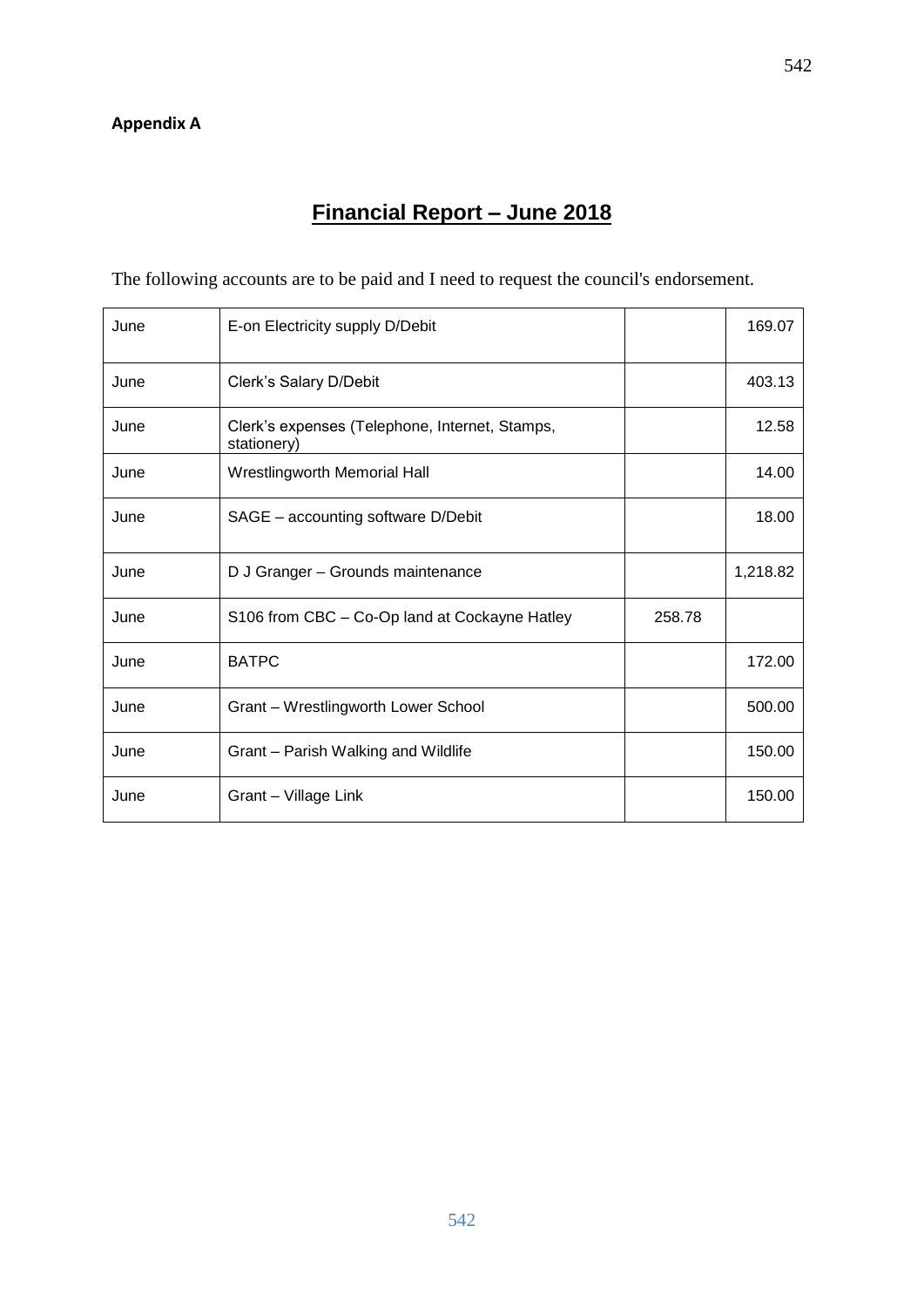## **WRESTLINGWORTH & COCKAYNE HATLEY PARISH COUNCIL**

#### **FINANCIAL STATEMENT AT 31 MAY 2018**

|                                   |               | <u>Year to 31 May 18</u> | <b>March 18</b> |
|-----------------------------------|---------------|--------------------------|-----------------|
|                                   | <b>Actual</b> | <b>Budget</b>            | <b>Actual</b>   |
|                                   |               |                          |                 |
| <b>Income</b>                     |               |                          |                 |
| Precept                           | 20,984.00     | 20,984.00                | 20,030.00       |
| Interest                          | 5.11          | 15.00                    | 17.88           |
| <b>Grass Cutting Contribution</b> |               | 380.00                   | 380.33          |
| VAT refund to March 18            |               |                          | 275.92          |
| Tree cutting contribution         |               |                          |                 |
| <b>Total Income</b>               | 20,989.11     | 21,379.00                | 20,704.13       |
| <b>Operational Expenses</b>       |               |                          |                 |
| Accountants fees & Sage           | 30.00         | 500.00                   | 510.00          |
| <b>Affiliation Fees</b>           |               | 300.00                   | 294.00          |
| Amenity Field lease               |               | 120.00                   |                 |
| <b>British Legion</b>             |               | 25.00                    | 25.00           |
| <b>Church Clock Maintenance</b>   |               | 325.00                   | 250.00          |
| Churchyard Maintenance            |               | 1,000.00                 |                 |
| Clerk's expenses                  |               | 350.00                   | 303.18          |
| Clerk's salary                    | 806.26        | 4,692.00                 | 4,616.54        |
| <b>Election expenses</b>          |               | 375.00                   |                 |
| Electricity - street lighting     | 292.51        | 1,800.00                 | 1,656.02        |
| Electricity/lighting - maint      | 375.00        | 400.00                   | 268.75          |
| <b>General Maintenance</b>        |               | 500.00                   | 590.00          |
| Grants (see below)                |               | 1,500.00                 | 2,300.00        |
| Normal Grass and Hedge cutting    | 2,031.37      | 8,000.00                 | 6,404.90        |
| Other grounds & tree work         |               | 1,000.00                 |                 |
| Insurance                         | 810.70        | 850.00                   | 795.11          |
| <b>Memorial Hall Hire</b>         | 28.00         | 150.00                   | 79.00           |
| Millennium Garden                 |               | 100.00                   | 0.00            |
| Lousy Bush sign                   |               |                          |                 |
| Cockayne Hatley sign              |               | 590.00                   |                 |
| Parish Tidy Up                    |               | 500.00                   | 235.00          |
| Playing field Maintenance         |               | 1,000.00                 | 538.00          |
| Playing field lease               |               | 360.00                   |                 |
| <b>Training expenses</b>          |               | 200.00                   | 83.00           |
| Web site                          |               |                          |                 |
|                                   |               | 500.00                   | 69.90           |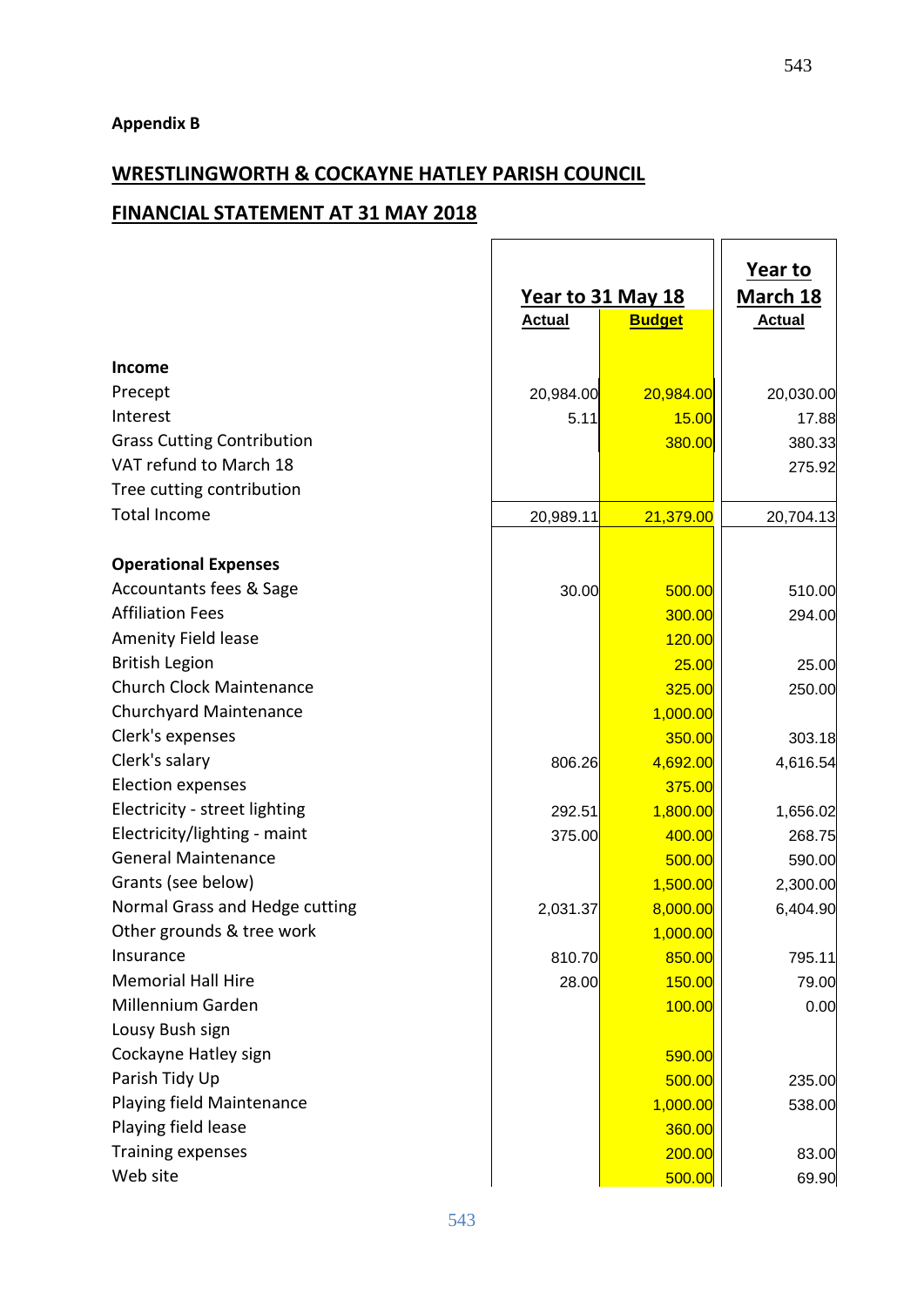| Vat expensed and not yet recovered              | 501.89    | 0.00         |             |
|-------------------------------------------------|-----------|--------------|-------------|
|                                                 | 4,875.73  | 25,137.00    | 19,018.40   |
|                                                 |           |              |             |
| <b>Operating surplus/deficit</b>                | 16,113.38 | $-3,758.00$  | 1,685.73    |
|                                                 |           |              |             |
| <b>Projects</b>                                 |           |              |             |
| Allotment lease and set up                      |           | 2,500.00     |             |
| Speed reduction measures                        |           | 10,000.00    |             |
| Neighbourhood Plan                              | 10.00     | 0.00         | 76.95       |
| Cockayne Hatley land & set up                   | 230.00    | 3,000.00     | 1,000.00    |
| <b>Project Grants received</b>                  |           |              |             |
| Neighbourhood Plan                              |           | 0.00         | $-3,290.00$ |
| <b>Net Project costs</b>                        | 240.00    | 15,500.00    | $-2,213.05$ |
|                                                 |           |              |             |
| <b>Overall surplus/deficit</b>                  | 15,873.38 | $-19,258.00$ | 3,898.78    |
| <b>RESERVES</b>                                 |           |              |             |
| Bank brought forward                            | 29,180.75 | 30,619.94    |             |
| (Deficit)/Surplus for period                    | 15,873.38 | $-19,258.00$ |             |
| Bank carried forward                            | 45,054.13 | 11,361.94    |             |
| VAT refund due                                  |           |              |             |
| Total                                           | 45,054.13 |              |             |
| <b>GRANTS PAID IN YEAR</b>                      |           |              |             |
| Youth Club                                      | 400.00    |              | 800.00      |
| Village Link                                    | 150.00    |              | 150.00      |
| Wrestlingworth Memorial Hall<br>St Johns Church |           |              | 1,000.00    |
| Parish Walking & Wildlife                       | 150.00    |              |             |
| Lower School                                    | 500.00    |              | 350.00      |
| <b>TBA</b>                                      |           |              |             |
|                                                 | 1,200.00  |              | 2,300.00    |
| <b>IMPORTANT NOTES</b>                          |           |              |             |

1Grass cutting varies according to number of cuts required and amount of hedge cutting

|                             | 45,186.89 |
|-----------------------------|-----------|
| Deposit account - 31/05/18  | 43,373.19 |
| 2Current account - 31/05/18 | 1,813.70  |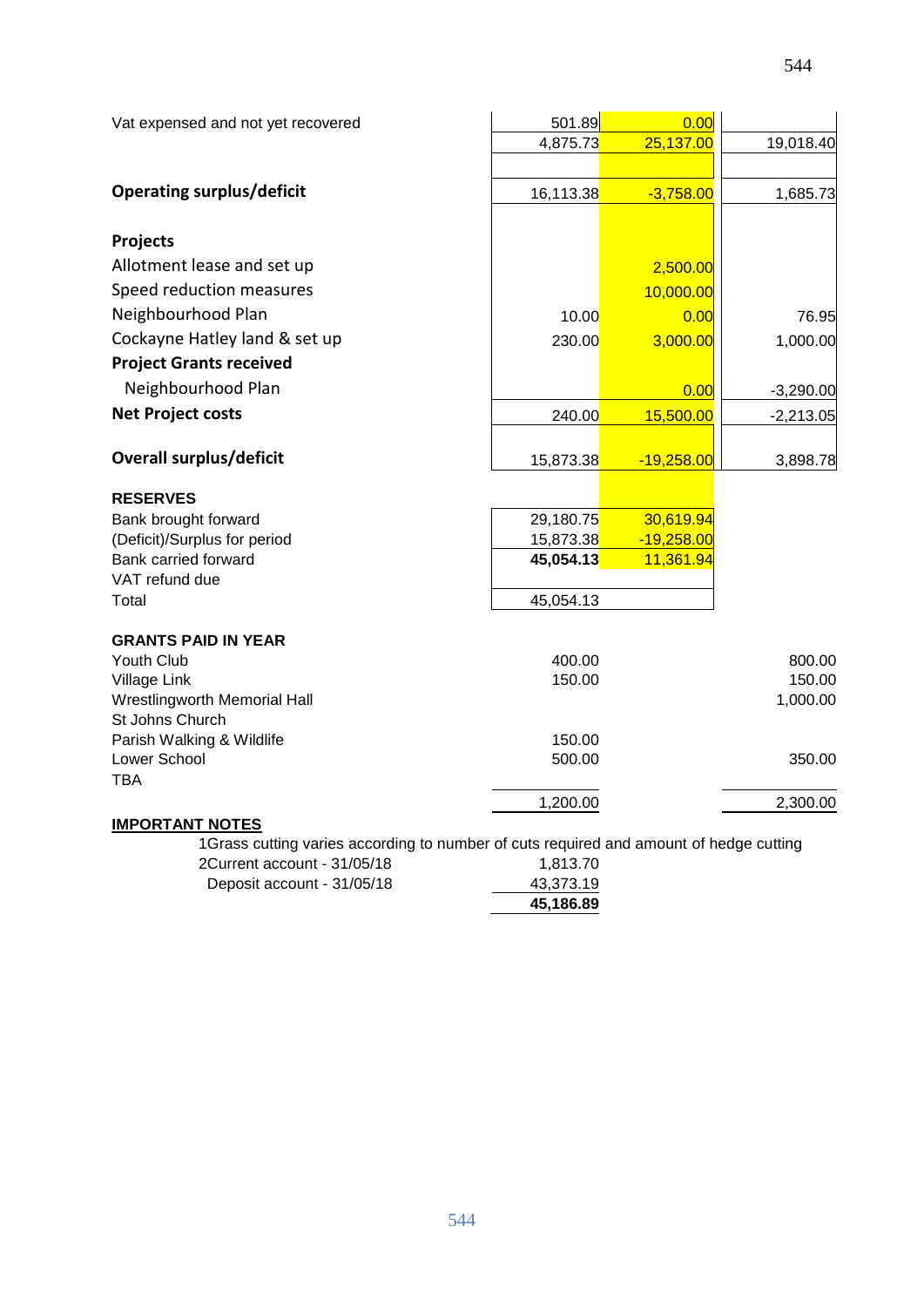## **Appendix C**

# **Planning Applications as at 17th June 2018**

| <b>Application No.</b><br>and Date                   | <b>Location</b>                                                               | <b>Works</b><br><b>Proposed</b>                                                                    | <b>PC Comment</b>                                                                                                                            | <b>Status</b>                                                                                             |
|------------------------------------------------------|-------------------------------------------------------------------------------|----------------------------------------------------------------------------------------------------|----------------------------------------------------------------------------------------------------------------------------------------------|-----------------------------------------------------------------------------------------------------------|
| CB/17/03027/FULL<br>23.08.17                         | 7 Church Lane,<br>Wrestlingworth                                              | Construction<br>of new 4 bed<br>house                                                              | Does not<br>conform to NP.<br>Concerns re:<br>on street<br>parking.                                                                          | Approved<br>10.05.18                                                                                      |
| 06.04.18                                             | ditto                                                                         | Revised floor<br>plans and<br>elevations                                                           | Previous<br>comments<br>reiterated                                                                                                           |                                                                                                           |
| CB/18/00772/FULL<br>16.03.18                         | 1 Randalls<br>Close,<br>Wrestlingworth                                        | Lounge<br>extension                                                                                | No comment                                                                                                                                   | Awaiting<br>decision                                                                                      |
| CB/EN/18/0147<br><b>Enforcement Case</b><br>27.03.18 | Home Farm<br>Wrestlingworth<br>(Construction<br>of 3 dwellings<br>on paddock) | Alleged non-<br>compliance<br>with approved<br>plans                                               | Concern about<br>soil removal<br>prior to building<br>and subsequent<br>height of<br>buildings.<br>See on next<br>page<br>CB/18/1500/VO<br>C | Case<br>closed<br>22.05.18<br>pending<br>outcome<br>of app. to<br>vary<br>levels of<br>plots 1<br>and $2$ |
| CB/18/01444/FULL<br>23.04.18                         | 8 High Street<br>Wrestlingworth                                               | Single storey<br>rear extension                                                                    | No comment                                                                                                                                   | Approved<br>23.05.18                                                                                      |
| CB/18/01500/VOC<br>03.05.18                          | Home Farm<br>Wrestlingworth<br>(Construction<br>of 3 dwellings<br>on paddock) | Construction<br>of retaining<br>wall on<br>perimeter of<br>site against<br>school playing<br>field | Concern about<br>soil removal<br>prior to building<br>and potential<br>erosion of<br>school playing<br>field                                 |                                                                                                           |